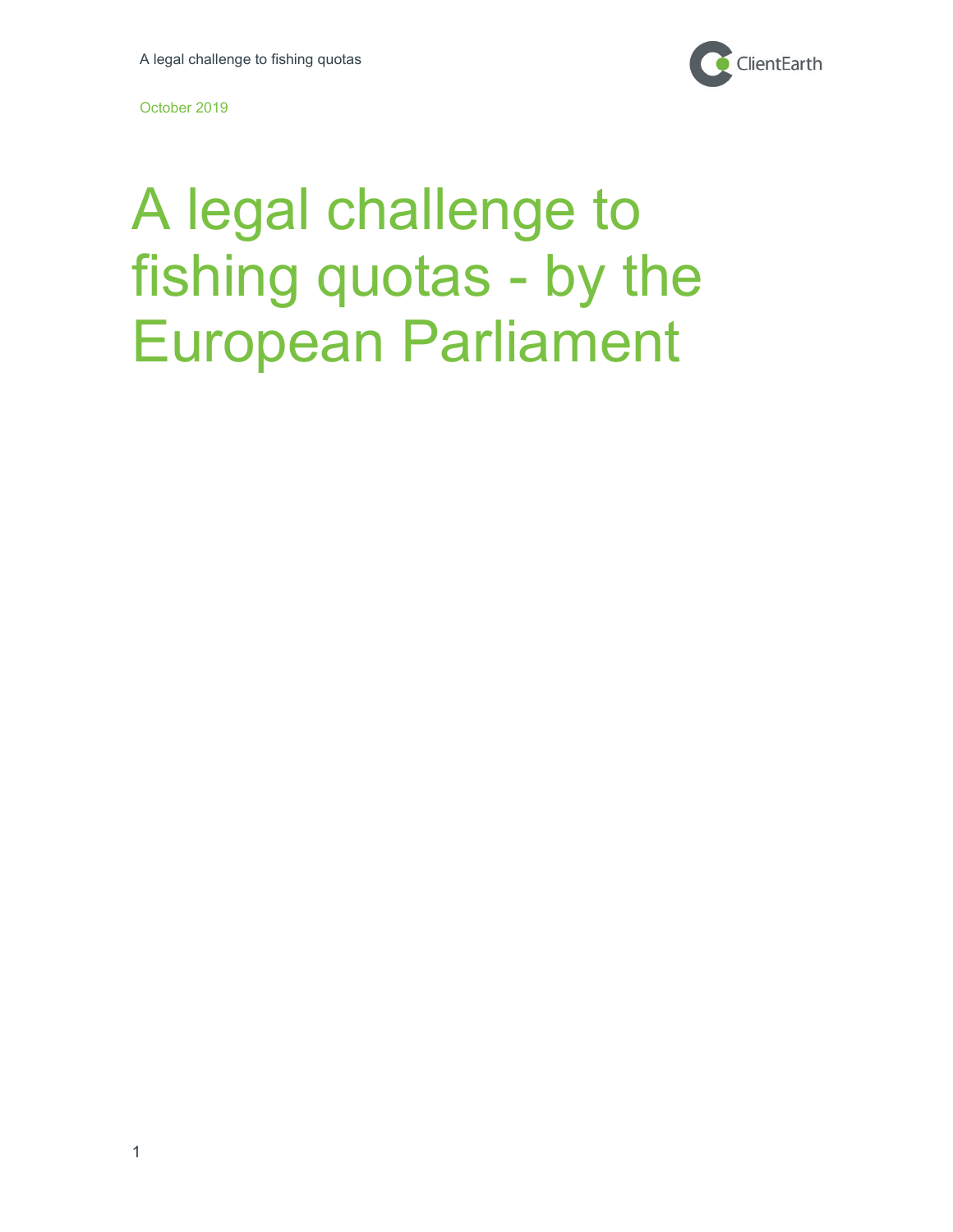

## Summary

ClientEarth research<sup>1</sup> has concluded that a TAC Regulation setting a fishing quota for the year 2020 (or any later year) in exceedance of the MSY exploitation rate, as recommended by ICES, would be incompatible with the CFP Basic Regulation.

This briefing considers whether such an incompatibility (once established) could result in the annulment of the TAC Regulation in question.

The legal vehicle considered in this Briefing would be a challenge in the European courts by the European Parliament, pursuant to Article 263 TFEU.

The conclusion is that such a legal challenge could result in the annulment of a TAC Regulation which was, by virtue of setting excessive fishing quotas, incompatible with the CFP Basic Regulation.

## Legal backdrop

There is a hierarchy of norms in European Union (EU) law as follows<sup>2</sup>



As expressed by Craig and de Burca, the 'hierarchy of norms' "captures the idea that in a legal system there will be a vertical ordering of legal acts, with those lower down the hierarchy being subject to legal acts of a higher status."<sup>3</sup>

## The CFP Basic Regulation and TAC Regulations

The Common Fisheries Policy (CFP) Basic Regulation<sup>4</sup> is a legislative act, adopted in accordance with the ordinary legislative procedure pursuant to Article 43(2) Treaty on the Functioning of the EU (TFEU).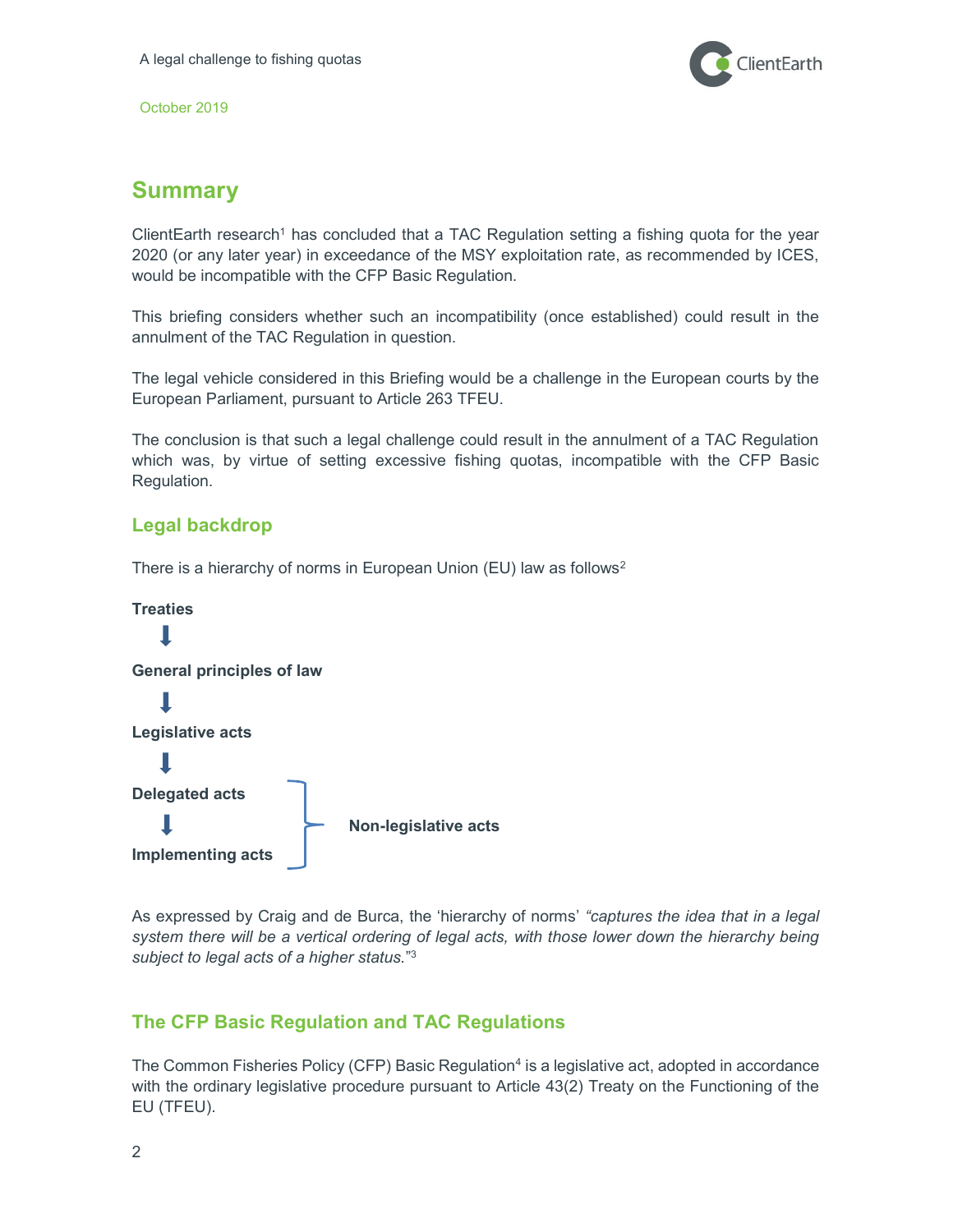

Total Allowable Catch (TAC) Regulations<sup>5</sup> do not fit neatly into the established hierarchy of norms. They are not legislative acts; being adopted neither by ordinary nor special legislative procedure<sup>6</sup> (they are adopted by the Council alone). They are stated on their face to be "non-legislative acts". However, they are neither of the two types of non-legislative acts described by the TFEU; ie. delegated and implementing acts.<sup>7</sup>

TAC Regulations are instead *sui generis*; they are an example of a third type of non-legislative act – 'overlooked' and 'problematic' – based directly on the Treaty; in this case Article 43(3) TFEU. $8$ 

### Legal bases in the Treaty

The legal bases of the CFP Basic Regulation and TAC Regulations are, respectively, Articles 43(2) and 43(3) TFEU. Those articles read as follows:

Article 43(2) TFEU. The European Parliament and the Council, acting in accordance with the ordinary legislative procedure and after consulting the Economic and Social Committee, shall establish the common organisation of agricultural markets provided for in Article 40(1) and the other provisions necessary for the pursuit of the objectives of the common agricultural policy and the common fisheries policy.

Article 43(3) TFEU. The Council, on a proposal from the Commission, shall adopt measures on fixing prices, levies, aid and quantitative limitations and on the fixing and allocation of fishing opportunities.

#### The basis for challenge: Article 263 TFEU

Article 263 TFEU provides a basis for challenges to the legality of EU acts. The European Parliament is a privileged applicant, so its standing is guaranteed in any such action.<sup>9</sup> A successful action may result in the CJEU declaring the relevant act null and void and requiring the necessary measures to be taken to achieve compliance.<sup>10</sup> Any such challenge must be brought within two months of the publication of the relevant Regulation in the Official Journal of the EU.<sup>11</sup>

There are four heads of review under Article 263:<sup>12</sup>

- 1. Lack of competence;
- 2. Infringement of an essential procedural requirement;
- 3. Infringement of the Treaties or of any rule of law relating to their application;
- 4. Misuse of powers.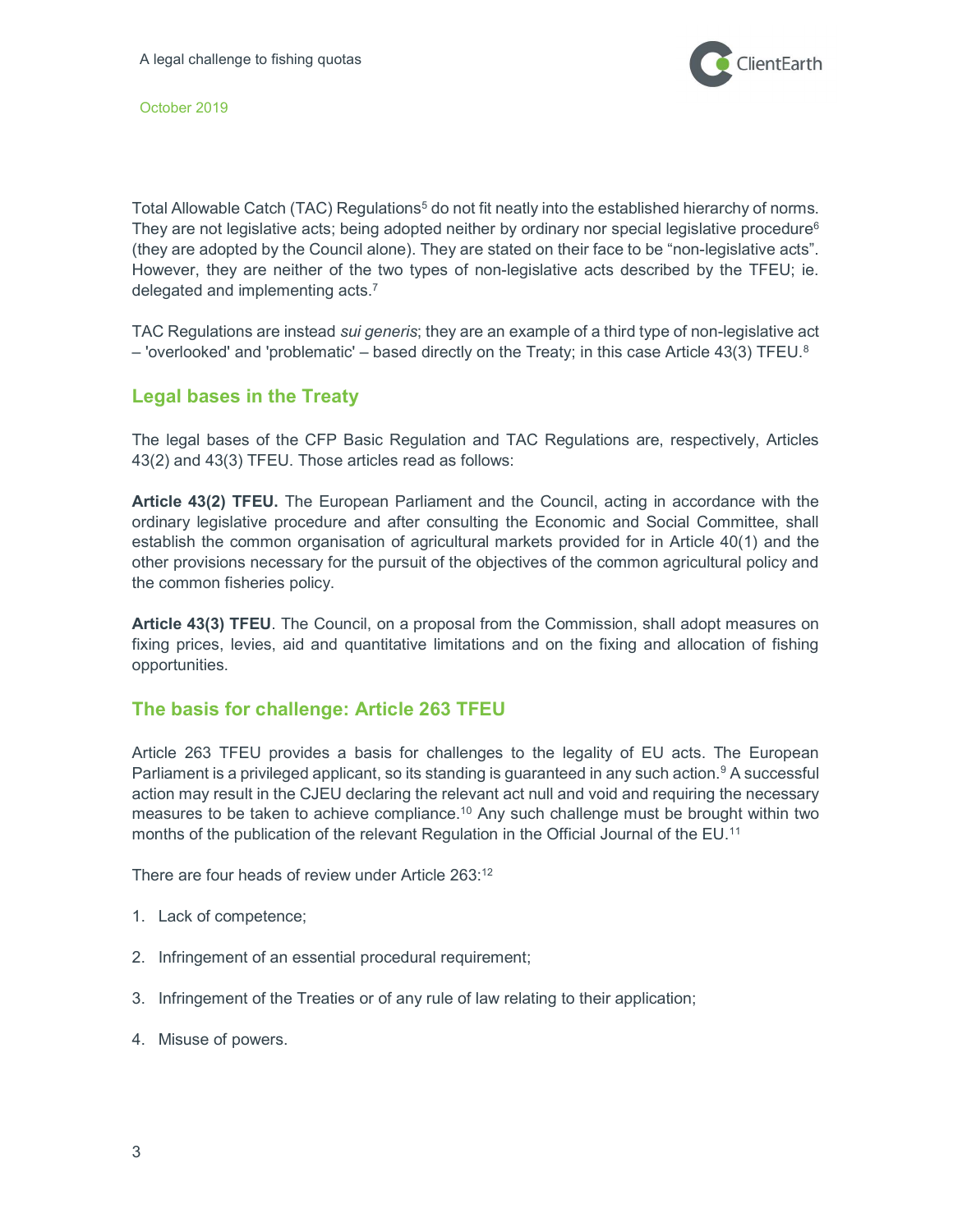

The first part of the third head of review provides for the annulment of an act which infringes the Treaties. This is, of course, consistent with the Treaties being at the top of the hierarchy of norms, noted above.

The second part of the third head provides the basis for the annulment of any act infringing "any rule of law relating to [the Treaties'] application." (Note that all Union acts (such as the CFP Basic Regulation) constitute such sources of rules of law.<sup>13</sup>) This wording *prima facie* provides the formal basis for any claim founded on the infringement of a 'higher' law by a 'lower' law.

As Craig & de Burca note, it has also "provided the foundation for the development of the principles of judicial review"; those general principles<sup>\*</sup> sitting above all non-legislative and legislative acts in the hierarchy of norms. Accordingly, the general principles function as grounds for annulment of the latter under Article 263 TFEU,<sup>14</sup> just as, for example, there will be grounds for annulment where delegated legislation violates another Union act.<sup>15</sup>

The general case appears to be stated by Hartley, in his discussion of the third head of Article 263(2) TFEU<sup>16</sup>:

"Violation of another Union act will be a ground of annulment if that other act was binding on the author of the act subject to challenge".

More explicitly, PLC states that any legal act lower in the hierarchy of norms will be subject to annulment if it infringes any act higher in that hierarchy.

"The first three of [the Article 263] grounds can be summarised as breach of a higher EU law (see Hierarchy of norms in EU law) ..."<sup>17</sup>

(PLC relies upon the first three grounds of Article 263 TFEU, rather than only part of the third ground. For current purposes, however, it may be noted that a claim brought under Article 263 does not need to distinguish between the different heads<sup>18</sup>).

The quote from Hartley is helpful for present purposes because it suggests that, for the purposes of considering the annulment of *sui generis* legislative acts, it is not necessary to identify within which of the established categories of norms such acts fall (before finding the relative positions of those categories); rather, it is enough to assess the relative positions of the 'violated' and 'violating' acts themselves, in terms of the bindingness of one on the other.

This is important because – even though they are explicitly stated to be non-legislative acts – it is not possible to definitively place sui generis TAC Regulations within the established hierarchy of norms.<sup>19</sup> "[The] hierarchy of norms is incomplete, in the sense that there are certain legal acts that do not readily fall within any of [its] categories."<sup>20</sup>

 $\overline{a}$ 

<sup>\*</sup> They include: fundamental rights, proportionality, legitimate expectations, non-discrimination, transparency and the precautionary principle.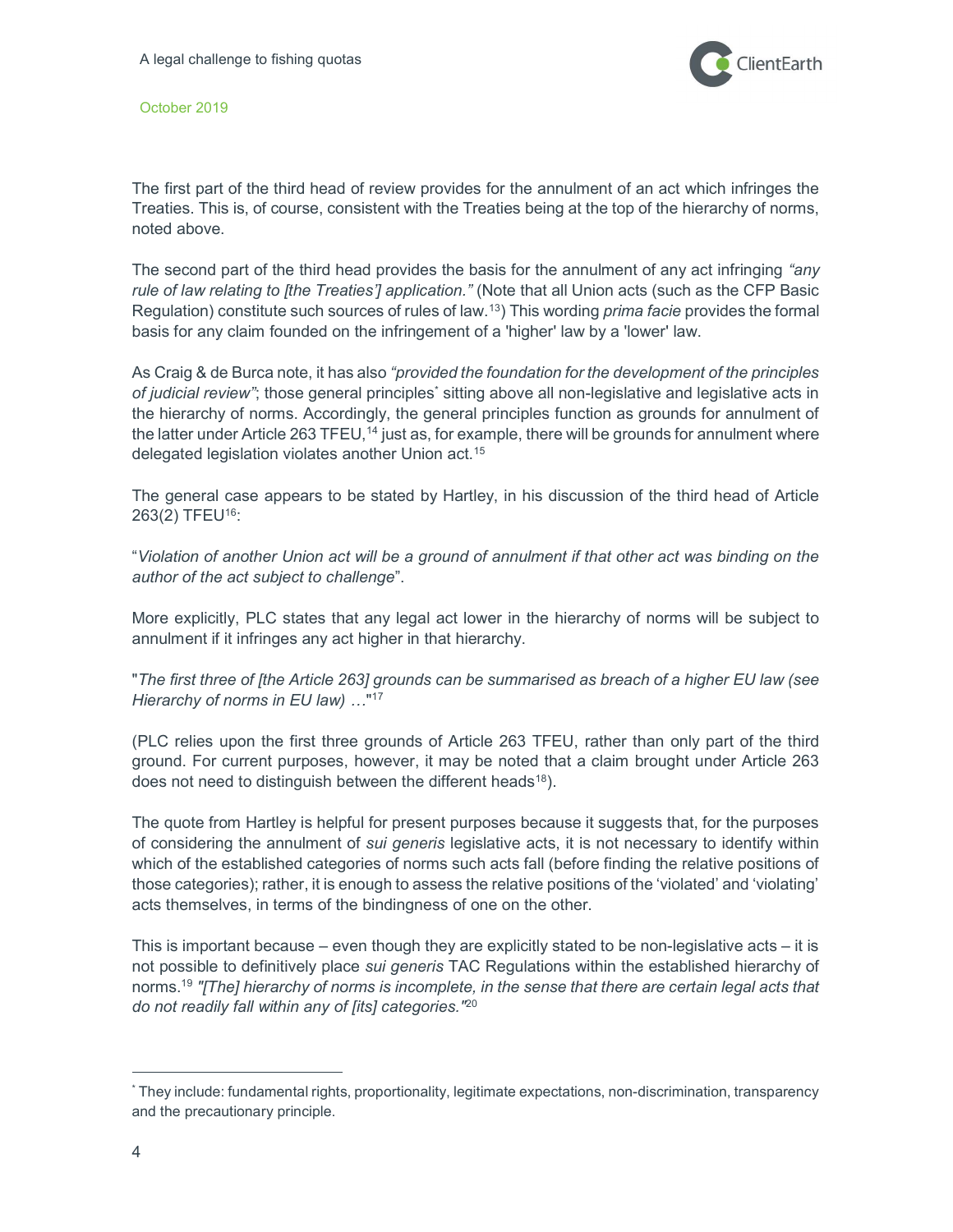

In other words, to assess whether an infringement of the CFP Basic Regulation by a TAC Regulation will be grounds for annulment of the latter, we can consider the relationship between those legal acts, without needing to place the latter definitively within the hierarchy of norms.

## The relationship between Articles 43(2) and 43(3) TFEU

#### Legislative vs Non-legislative acts

Notwithstanding the limitations of seeking to rely upon the 'orthodox' categories that make up the hierarchy of norms, it may still be relevant that the CFP Basic Regulation is a legislative act while TAC Regulations are non-legislative acts.

Legislative acts sit above the two 'orthodox' forms of non-legislative acts (delegated and implementing acts) in the hierarchy of norms, and this superiority derives from the extra democratic legitimacy that comes with the involvement of the European Parliament. Like delegated and implementing acts, TAC Regulations made under Article 43(3) TFEU are made without the involvement of the European Parliament.

On this basis - and other things being equal - we should expect that the TAC Regulation will, at best, be equal in status to the CFP Basic Regulation.

That being so, the *sui generis* nature of TAC Regulations does guard against drawing firm conclusions. For one thing, TAC Regulations are made by the Council, and in this sense they have more democratic input than delegated acts and implementing acts, which are normally made by the Commission alone. More generally, and to the same end, it is the case that some sui generis non-legislative acts under the TFEU were, when "enacted under the predecessor provisions of the EC Treaty, clearly ... legislative in nature".<sup>21</sup>

#### Case law on Articles 43(2) and 43(3) TFEU

A very helpful Opinion was given by AG Szupnar in the 2014 case, *Germany v EP and Council.<sup>22</sup>* 

A section of the Opinion is entitled "Reminder of the Court's case-law concerning legal basis: Article 43 TFEU" – and it describes the two cases where the relationship between Articles 43(2) and 43(3) TFEU were at issue: the 2012 Venezuela<sup>23</sup> and 2013  $\cos^{24}$  judgments.

Those cases concerned (and resulted in) the annulment of, respectively, a Council decision and a Council regulation, on the basis that the Council had "exceeded the powers conferred on it by Article 43(3) TFEU".<sup>25</sup>

Quoting from AG Szupnar's Opinion:

"[in Venezuela] the Court held that 'the adoption of the provisions referred to in Article 43(2) TFEU necessarily presupposes an assessment of whether they are "necessary" for the pursuit of the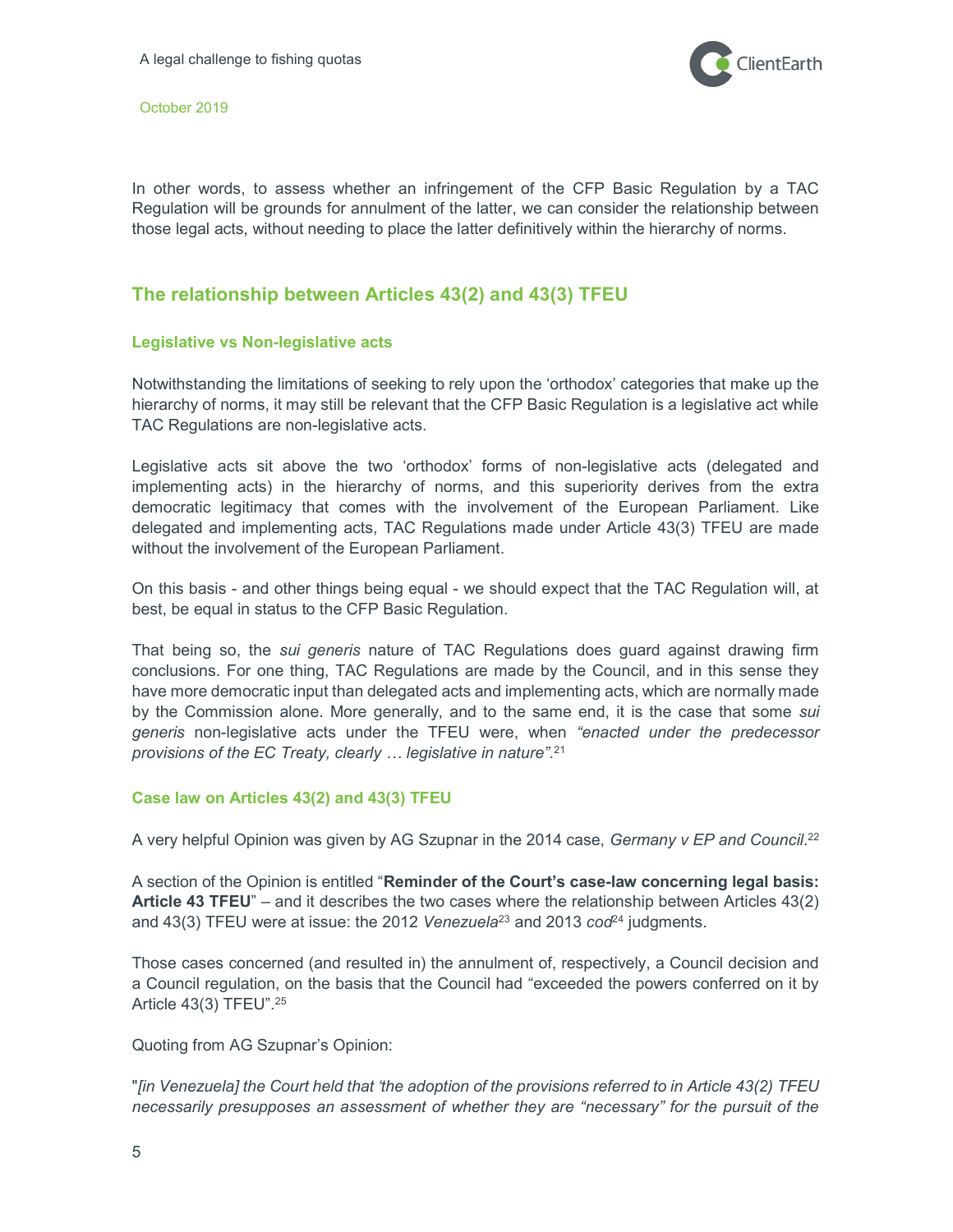

objectives [of the CAP / CFP], with the result that it entails a policy decision that must be reserved to the EU legislature. By contrast, the adoption of measures … in accordance with Article 43(3) TFEU ... are of a primarily technical nature and are intended to be taken in order to implement provisions adopted on the basis of Article 43(2) TFEU'."

Whether or not an exact analogy between legislative and implementing acts is possible, there appears nonetheless to be some kind of a hierarchy - a direction of travel - between acts adopted on the two legal bases. Indeed, the Opinion of AG Wahl in the subsequent cod case states: "the Court has [in Venezuela] established a clear *hierarchy* between those provisions."<sup>26</sup>

In the event, the cod judgment moved away from any framing that acts adopted under Article 43(3) TFEU were, straightforwardly, implementing measures: ie. they "should not be confused with the measures provided for in Article 291(2) TFEU".<sup>27</sup>

As AG Szpunar's later Opinion relates:

"It is … apparent from the judgments given until now by the Court [ie. the Venezuela and cod judgments] that, although the measures adopted on the basis of Article 43(3) TFEU are not legislative acts, they are also not merely implementing measures as provided for in Article 291(2) TFEU. Most academic writers take the view that this is an autonomous and sui generis power, as did AG Kokott in her Opinion in Inuit Tapiriit Kanatami and Others v Parliament and Council." $^{28}$ 

In other words, TAC Regulations cannot be slotted neatly into the same category as implementing measures adopted under Article 291 TFEU. This is consistent with the above discussion - and the approach being taken here: that it is enough to understand the relationship between Articles 43(2) and 43(3) TFEU without reference to the established categories of Union acts.

According to the cod judgment, one respect in which measures adopted under Article 43(3) differ from Article 291 implementing acts is that the possibility of autonomous decision-making under Article 43(3) is not ruled out.<sup>29</sup>

Critically, however, the Council, in adopting measures under Article 43(3) TFEU, must, "where relevant", act within the legal framework established under Article 43(2) TFEU. Szpunar again, quoting the cod judgment directly:

"… the Court stated that 'paragraphs 2 and 3 of Article 43 TFEU pursue different aims and each has a specific field of application, which means that they may be used separately as a basis for adopting particular measures under the [CFP], provided that the Council, when it adopts measures on the basis of Article 43(3), acts within the limits of its powers and, where relevant, within the legal framework already established under Article 43(2) TFEU.'"<sup>30</sup>

#### Application to the question at hand

The CFP Basic Regulation constitutes a legal framework established under Article 43(2) TFEU. Research by ClientEarth<sup>31</sup> has concluded that the CFP Basic Regulation imposes (pursuant to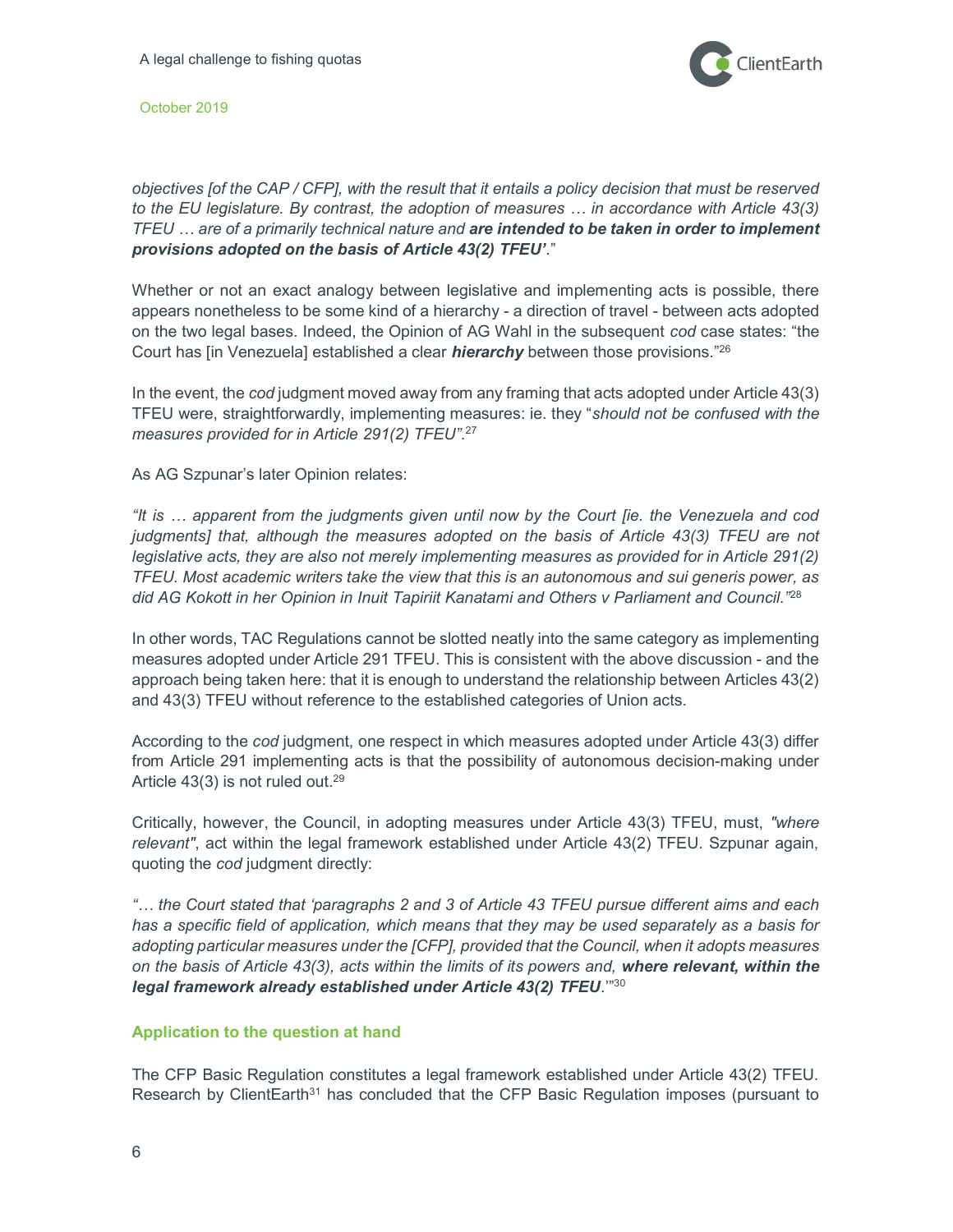

Articles 2(2), 6(1) and 16(4)) a duty on the Union to fix fishing opportunities that are consistent with achieving (for the year 2020 and thereafter) the MSY exploitation rate.

The TAC Regulations then fix those fishing opportunities. TAC Regulations are plainly measures adopted in pursuance of, and on the basis of, this legal framework established under Article 43(2) TFEU. The cod judgment provides that that legal framework (ie. the CFP Basic Regulation) should limit the Council's action in adopting TAC Regulations, "where relevant".

The extent of a TAC Regulation's reliance on the CFP Basic Regulation - ie. the 'relevance' of the latter - can be seen very clearly from the preamble to a TAC Regulation: 32

Having regard to the Treaty on the Functioning of the European Union, and in particular Article 43(3) thereof,

Having regard to the proposal from the European Commission,

Whereas:

(1) Article 43(3) of the Treaty provides that the Council, on a proposal from the Commission, is to adopt measures on the fixing and allocation of fishing opportunities.

(2) Regulation (EU) No 1380/2013 of the European Parliament and of the Council [the CFP Basic Regulation] requires that conservation measures be adopted taking into account available scientific, technical and economic advice, including, where relevant, reports drawn up by the Scientific, Technical and Economic Committee for Fisheries (STECF) and other advisory bodies, as well as in the light of any advice received from Advisory Councils.

(3) It is incumbent upon the Council to adopt measures on the fixing and allocation of fishing opportunities, including certain conditions functionally linked thereto, as appropriate. In accordance with Article 16(4) of Regulation (EU) No 1380/2013, fishing opportunities should be fixed in accordance with the objectives of the Common Fisheries Policy (CFP) established in Article 2(2) of that Regulation. In accordance with Article 16(1) of that Regulation, fishing opportunities should be allocated to Member States in such a way as to ensure relative stability of fishing activities of each Member State for each fish stock or fishery.

(4) The total allowable catch (TACs) should therefore be established, in line with Regulation (EU) No 1380/2013, on the basis of available scientific advice, taking into account biological and socioeconomic aspects whilst ensuring fair treatment between fishing sectors, as well as in the light of the opinions expressed during the consultation of stakeholders, in particular at the meetings of the Advisory Councils.

It is plain that the Council, when it adopts TAC Regulations along these lines, is purporting to act within the legal framework established under Article 43(2) TFEU; the CFP Basic Regulation. We argue, following our earlier research, that this demands that TACs are set consistent with the MSY exploitation rate.

In the cod judgment, a Regulation made under Article 43(3) TFEU was annulled. This was because (following Venezuela), the Regulation in question did involve a policy choice and so should, it was found, have been adopted under Article 43(2) TFEU. The policy choice in that case was to adapt the general mechanism for setting the TACs.<sup>33</sup> The judgment noted that such amendments purported to "define the legal framework in which fishing opportunities are established and allocated"<sup>34</sup>; again reinforcing the conclusion that the CFP Basic Regulation,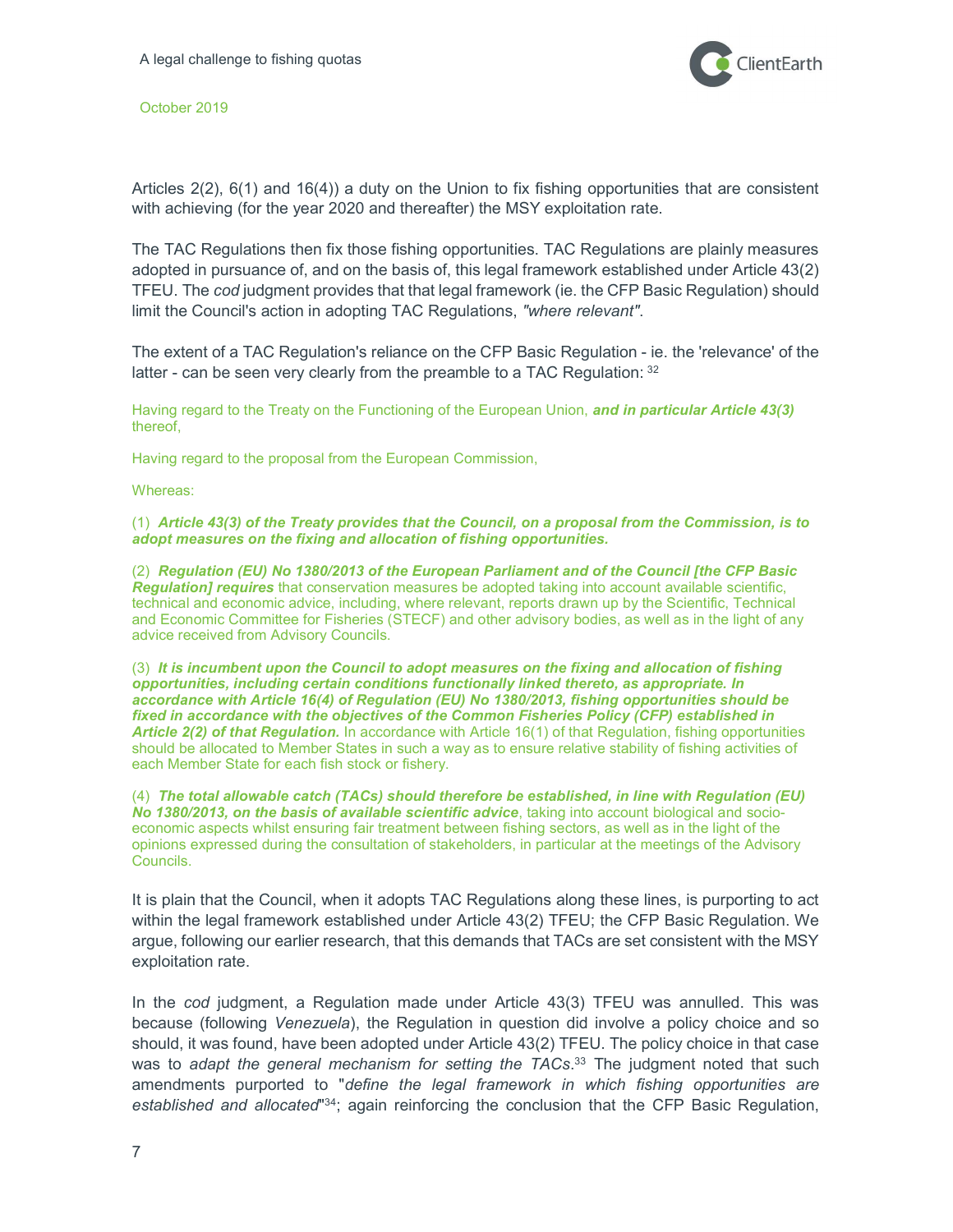

adopted under Article 43(2) TFEU, will likewise define the legal framework governing the setting of fishing quotas through TAC Regulations.

It is possible that a court would take the same approach as it did in the cod case when considering the setting of TACs in exceedance of the MSY exploitation rate; ie. that the Council had strayed into questions of policy, in which case the offending TAC Regulation would presumably be annulled.

In my view the present case is slightly different in type and will likely elicit a slightly different judicial response (though a similar outcome). It is hard to imagine that a Regulation merely setting TACs - notwithstanding that they may be at excessive levels - could be said to fall outside the bounds of Article 43(3) and under the remit of Article 43(2) TFEU. This is because, in the first case, the fixing and allocation of fishing opportunities is explicitly what Article 43(3) TFEU provides for:

"The Council, on a proposal from the Commission, shall adopt measures on fixing prices, levies, aid and quantitative limitations and on the fixing and allocation of fishing opportunities."

In the second case, as noted, a TAC Regulation is *prima facie* aiming to give effect to the CFP Basic Regulation, adopted under Article 43(2) TFEU. Put another way, there could be no basis for concluding that fishing quotas set out in a TAC Regulation were excessive (and potentially unlawful) without reference to the CFP Basic Regulation.

In conclusion, the claim envisaged here depends upon the following arguments succeeding:

- Following the cod judgment, the Council, when setting TACs, must act within the legal framework of the CFP Basic Regulation.
- TACs set by the Council are, in fact, incompatible with / infringe the CFP Basic Regulation.

The cod judgment appears to put the Council's obligation to act "where relevant" within the framework of the CFP side-by-side with its obligation to act within the limits of its powers (ie. to not stray into policy decisions). <sup>35</sup> So it must be expected that an infringement of the CFP Basic Regulation would have the same effect on the offending legal act as any straying into policy decisions would have; namely its annulment.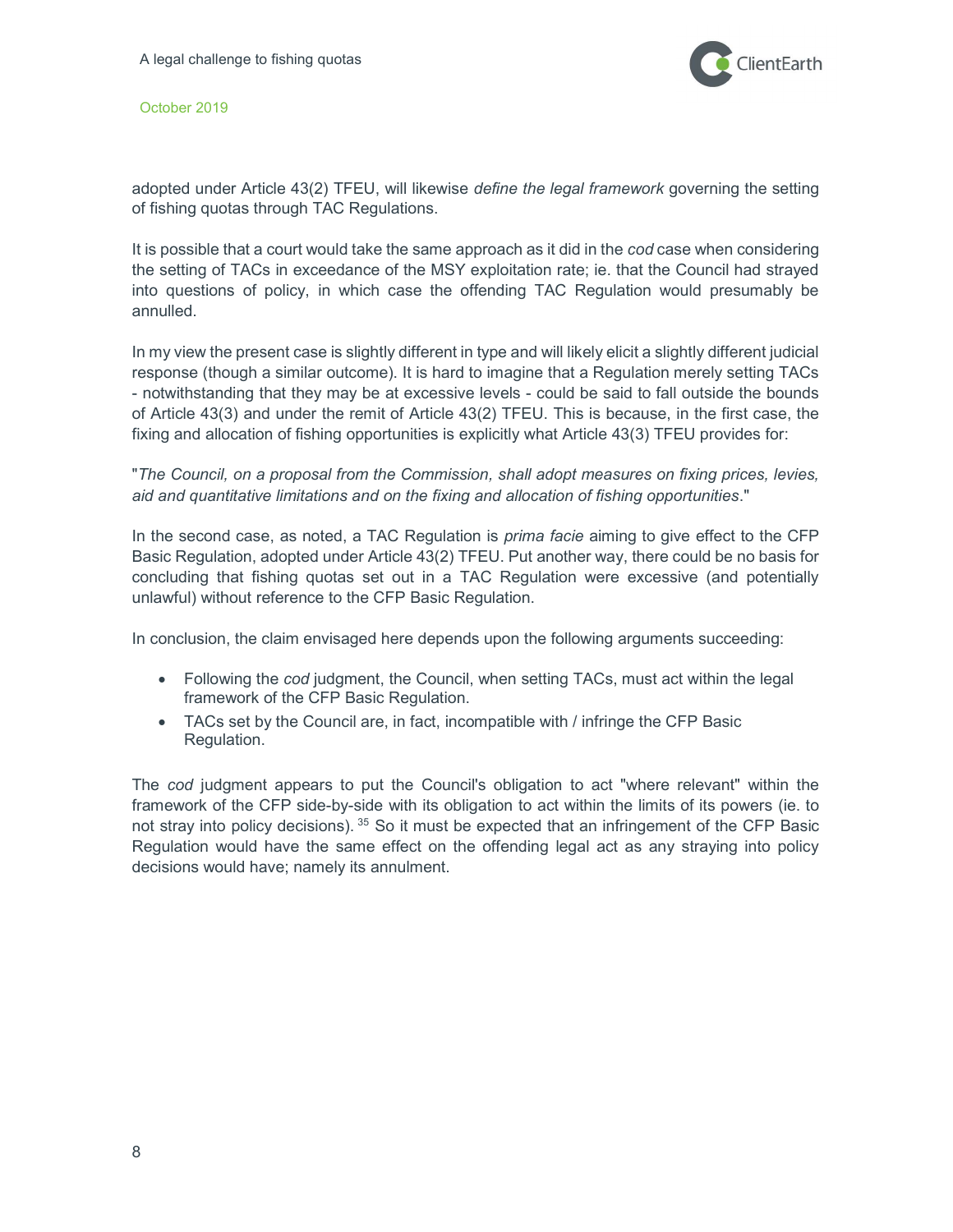

Jonathan church Lawyer 020 3030 5962 jchurch@clientearth.org www.clientearth.org

ClientEarth is a registered charity that uses the power of the law to protect people and the planet.

ClientEarth is funded by the generous support of philanthropic foundations, institutional donors and engaged individuals.

| <b>Beijing</b><br>1950 Sunflower Tower<br>No. 37 Maizidianjie<br>Chaoyang District<br><b>Beijing 100026</b><br>China | <b>Berlin</b><br>Albrechtstraße 22<br>10117 Berlin<br>Germany                               | <b>Brussels</b><br>3ème étage<br>1050 Bruxelles<br><b>Belgique</b> |
|----------------------------------------------------------------------------------------------------------------------|---------------------------------------------------------------------------------------------|--------------------------------------------------------------------|
| London<br>274 Richmond Road<br>London<br><b>E8 3QW</b><br>UK.                                                        | Madrid<br>García de Paredes,<br>76 duplicado,<br>$1^{\circ}$ Dcha.<br>28010 Madrid<br>Spain | Warsaw<br>ul. Žurawia 45<br>00-680 Warszawa<br>Polska              |

ClientEarth is a company limited by guarantee, registered in England and Wales, company number 02863827, registered charity number 1053988, registered office 10 Queen Street Place, London EC4R 1BE, a registered international non-profit organisation in Belgium, ClientEarth AISBL, enterprise number 0714.925.038, a registered company in Germany, ClientEarth gGmbH, HRB 202487 HB, a registered foundation in Poland, Fundacja ClientEarth Poland, KRS 0000364218, NIP 701025 4208, a registered 501(c)(3) organisation in the US, ClientEarth US, EIN 81-0722756, a registered subsidiary in China, ClientEarth Beijing Representative Office, Registration No. G1110000MA0095H836.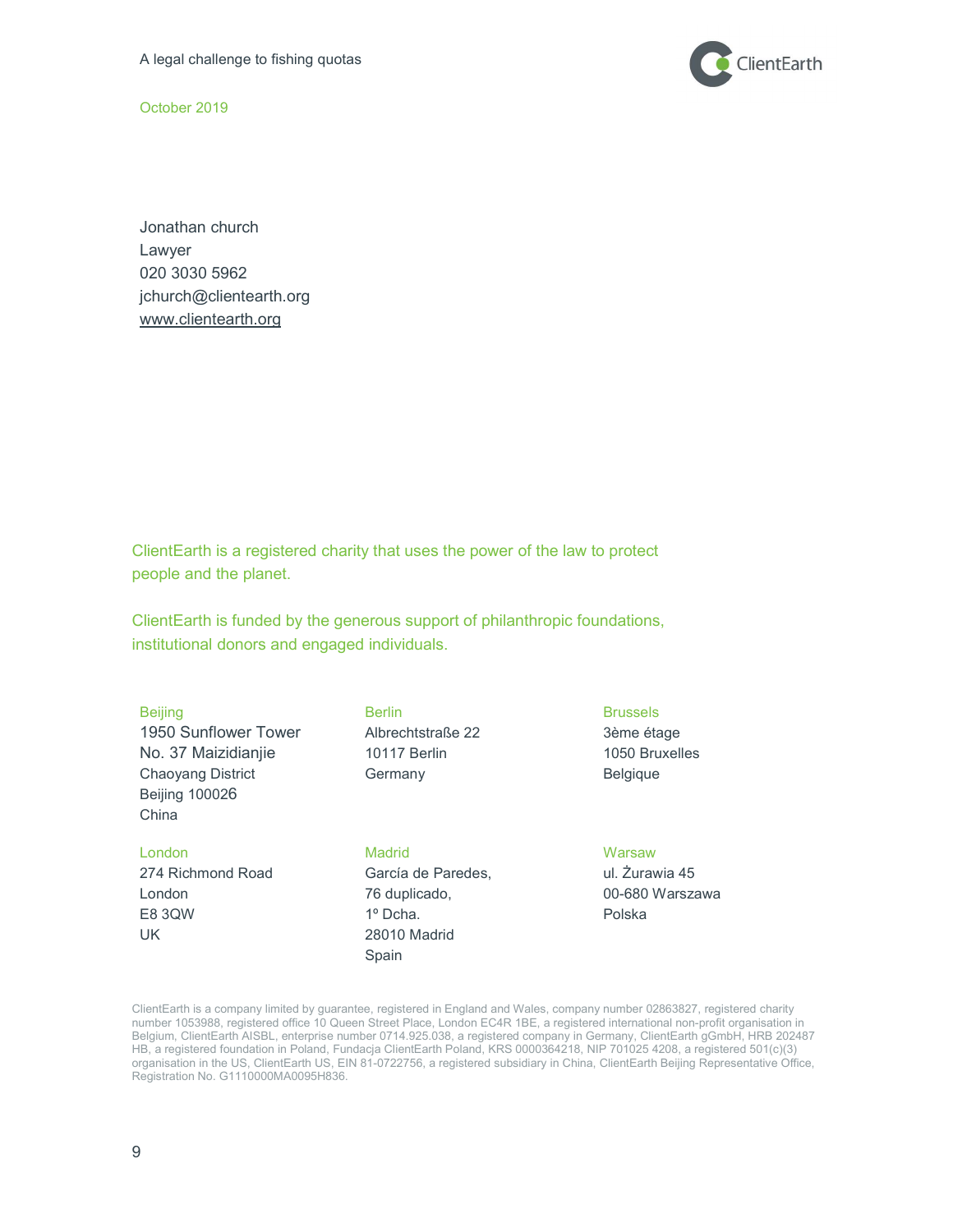$\overline{a}$ 



- 1 Internal research conducted summer 2019. For more details please contact the author.
- 2 Paul Craig and Grainne de Burca, "EU Law: Text, Cases and Materials", 5th edn, 2011, p.119
- 3 Craig and de Burca (2011), p.103
- 4 Regulation (EU) No.1380/2013 of the European Parliament and of the Council
- 5 Eg. Council Regulation (EU) No. 2018/120
- 6 Article 289 TFEU

<sup>8</sup> Other "non-legislative acts adopted in a *sui generis* procedure" are identified by Kornezov as, including those based on Articles 31, 45(3)(d), 66, 103, 108(2), 109 and 215(1)(2) TFEU ("Locus standi of private parties in actions for annulment: has the gap been closed", C.L.J., 2014, 73(1), 25-28).

See also. Jurgen Bast, "Is There a Hierarchy of Legislative, Delegated, and Implementing Acts?", from "Rulemaking by the European Commission: The New System for Delegation of Powers" (2016).

9 Article 263(2) TFEU

<sup>10</sup> Articles 264, 266 TFEU

<sup>11</sup> Article 263(6) TFEU

<sup>12</sup> Article 263(2) TFEU

<sup>13</sup> T.C. Hartley, "The Foundations of European Union Law", 7th edn, 2010, p.424

<sup>14</sup> Craig & de Burca (2011), chapter 15

<sup>15</sup> "Violation of another Union act will be a ground of annulment if that other act was binding on the author of the act subject to challenge. This will occur where the latter is delegated legislation and also…" Hartley (2010), p.424

 $\frac{16}{17}$  Ibid.

#### https://uk.practicallaw.thomsonreuters.com/w-018-

6881?transitionType=Default&contextData=(sc.Default)&firstPage=true&bhcp=1

<sup>18</sup> This briefing does not consider other grounds for the annulment of a TAC regulation under Article 263 TFEU; for example infringement of a general principle of law such as legitimate expectation, or under the 'misuse of powers' head of review. Nor does it consider the prospects of an action brought under Article 265 TFEU (failure to act). Initial research suggests that that article is designed to catch a failure to take any action at all, as opposed to a failure to take an action fully or properly.

<sup>19</sup> Consider, eg., Jurgen Bast, "Legal Instruments and Judicial Protection", from "Principles of European Constitutional Law" (2011), at p.85:

"... Next to the two types of legislative acts ("ordinary" and "special") there are two types of habilitated acts ("delegated" acts of the Commission and "implementing" acts of the Commission or the Council). The fifth category is non-legislative acts adopted by an institution directly under the Treaties. Would there be a twotier hierarchy between legislative and non-legislative acts, or rather a system of three, four or five levels? The answer is far from clear. ... ."

<sup>20</sup> Craig & de Burca, p.120. <sup>21</sup> Craig & de Burca, p.113.

<sup>22</sup> Case C-113/14

<sup>23</sup> Joined Cases C-103/12 and C-165/12; EP and Comn v Council

<sup>24</sup> Joined Cases C-124/13 and C-125/13; EP and Comn v Council

<sup>25</sup> Opinion of AG Szupnar Case C-113/14; Germany v EP and Council at [66].

<sup>26</sup> https://eur-lex.europa.eu/legal-content/EN/TXT/HTML/?uri=CELEX:62013CC0124&from=EN at [64].

And see also https://europeanlawblog.eu/2015/12/24/joined-cases-c-12413-and-c-12513-the-courtstrengthens-the-role-of-the-parliament-in-the-cfp/: The cod judgment "found a clear hierarchical relationship between the two provisions in the context of the CFP"…

<sup>27</sup> Opinion of AG Szupnar Case C-113/14; Germany v EP and Council at [67].

<sup>28</sup> Case C-583/11

<sup>29</sup> Opinion of AG Szupnar Case C-113/14; Germany v EP and Council at [72].

<sup>30</sup> Opinion of AG Szupnar Case C-113/14; Germany v EP and Council at [69] (quoting paragraph 58 of the cod judgment).

<sup>31</sup> See note 1

<sup>32</sup> Council Regulation 2018/120

<sup>7</sup> These are adopted pursuant to Articles 290, 291 TFEU and are identified in their titles as being delegated or implemented acts (Article 290(3); Article 291(4) TFEU).